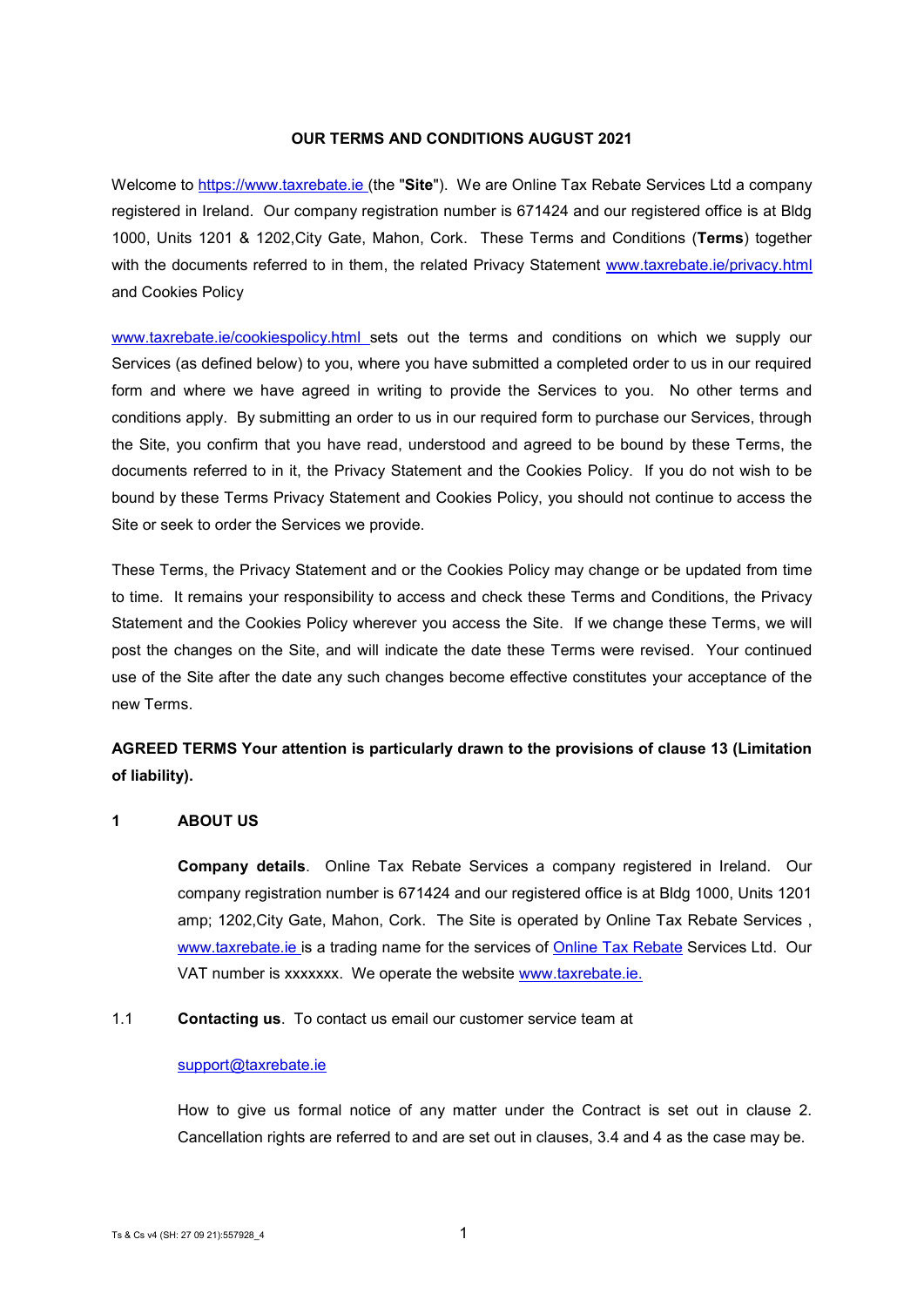## **2 OUR CONTRACT WITH YOU**

2.1 **Our contract**. These terms and conditions (**Terms**) are the Terms on which we will work with you to progress a tax rebate and will form the contract between us (**Contract**) once we confirm that we have accepted your request to process your tax rebate. This transfer may result in a repayment of tax your right to which you will sell to us in accordance with these terms and conditions.

Please read these terms carefully before you sign the Deed of Assignment assigning your interest in any tax rebate to us (**Assignment**). These terms tell you who we are, how we will undertake the rebate application, how you and we may change or end the contract, what to do if there is a problem and other important information. **Your particular attention is drawn to the provisions of clause [8](#page-5-0) regarding our obligation to pay sums to you**. They apply to the exclusion of any other terms that you seek to impose or incorporate, or which are implied by trade, custom, practice or course of dealing.

- 2.2 **Entire agreement**. The Contract is the entire agreement between you and us in relation to its subject matter. You acknowledge that you have not relied on any statement, promise or representation or assurance or warranty that is not set out in the Contract.
- 2.3 **How we will accept your request**. Our acceptance of your request will take place when we email you to confirm that we have accepted your application, at which point a contract will come into existence between you and us and your legal and equitable right and interest in any tax rebate arising will transfer to us.

As part of this process an Agent Link Form will be generated and uploaded to the Taxing Authority which will allow us to access your tax records.

You warrant that no claim for a tax rebate has been submitted to the Taxing Authority for you for the current or any previous tax year.

- 2.4 **Language**. These Terms and the Contract are made only in the English language.
- 2.5 **Your copy**. You should print a copy of these Terms or save them to your computer for future reference.

# **3 PLACING A REQUEST AND ITS ACCEPTANCE**

3.1 **Placing your order**. Please follow the onscreen prompts to place a request. You may only submit a request using the method set out on the Site. Each request is an offer by you to sell your right (if any) to a tax rebate following a transfer of your and/or your spouse's marriage tax allowance subject to these Terms.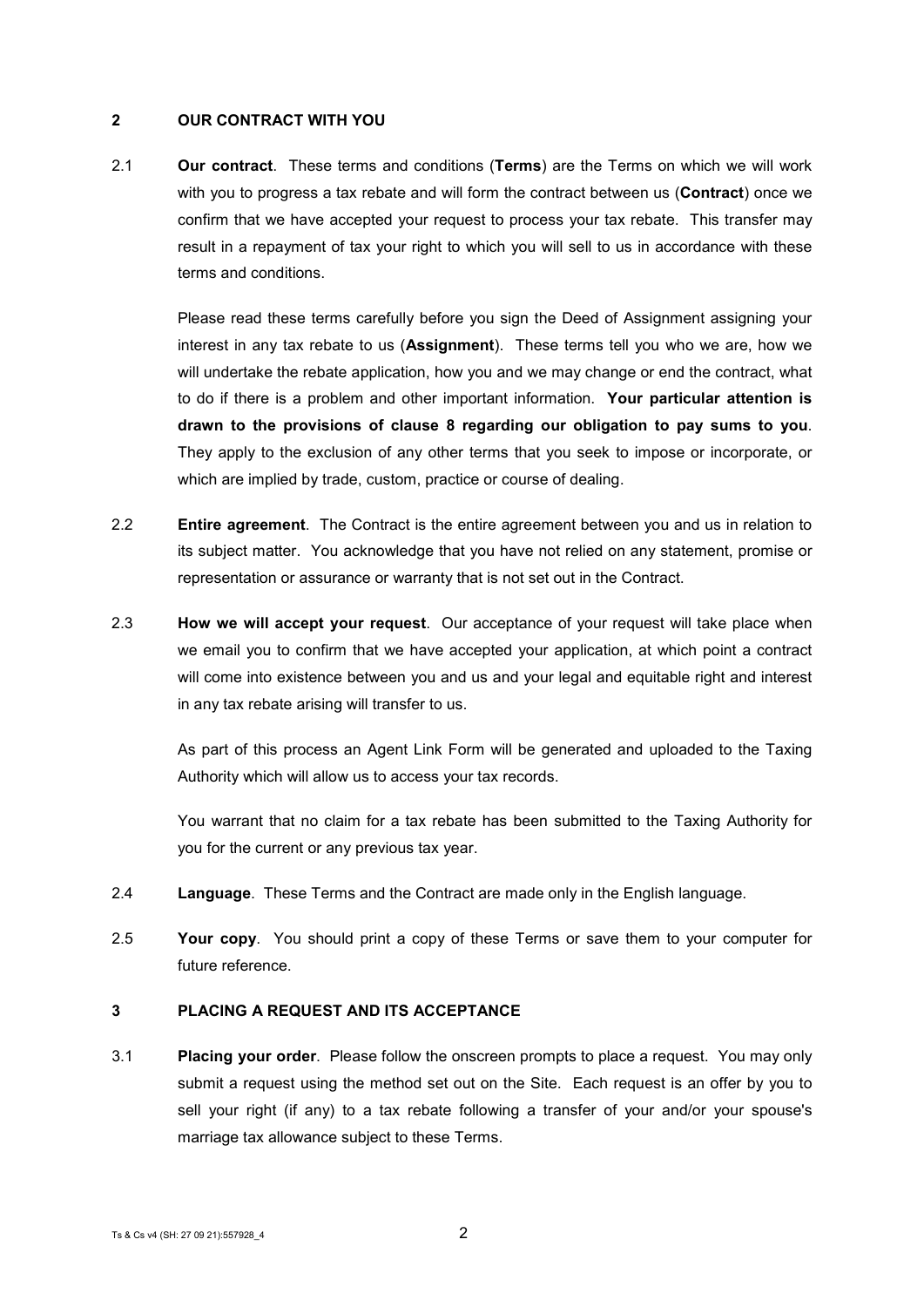- 3.2 **Correcting input errors**. Our order process allows you to check and amend any errors before submitting your order to us. Please check the order carefully before confirming it. You are responsible for ensuring that your order is complete and accurate. Please see your obligations below in clause 6.
- 3.3 **Acknowledging receipt of your order**. After you place your order, you will receive an email from us acknowledging that we have received it.
- 3.4 **If we cannot accept your request**. If we are unable to accept your request for any reason, we will inform you of this in writing and we will not charge you anything.
- 3.5 **Your reference number**. If we accept your request we will assign a unique reference number to the request and tell you what it is when we forward it (Order Confirmation). This is when the contract between us is formed. It will help us if you can tell us the unique reference number whenever you contact us.
- 3.6 **Commencement**. We will begin to progress the request at the end of the period set out in clause [4.1.](#page-2-0) The estimated completion date is usually between 6 and 12 weeks, though as this is dependent on a number of factors we do not guarantee any dates.
- 3.7 If you do not provide us with information. If we are unable to progress the request due to you failing to promptly provide us with requested information (including any identification documents required under clause [6](#page-3-0) we may end the contract. We will not be responsible for any delay in progressing the request, or for not completing the request, if these arise as a result of you failing to provide us with requested information within a reasonable time of us asking for it.
- 3.8 Non-provision of tax advice. Please note, for the avoidance of any doubt, that we do not provide any tax advice of any nature whatsoever and nothing on our website or any correspondence with you should be taken as tax advice.

## **4 CANCELLING YOUR ORDER AND OBTAINING A REFUND**

- <span id="page-2-0"></span>4.1 Where you are a consumer, you may under the Consumer Rights Regulations cancel the Contract if you notify us as set out in clause 2 within 14 days of your receipt of the Order Confirmation (cooling off period). You cannot cancel the Contract once we have completed the processing of your request, even if the 14 day cooling off period is still running.
- 4.2 To cancel the Contract, you must email us at [support@taxrebate.ie,](mailto:support@taxrebate.ie,) please include details of your order to help us to identify it. Your cancellation is effective from the date you send us the email. For example, you will have given us notice in time as long as you email us before midnight on the last day of the cancellation period.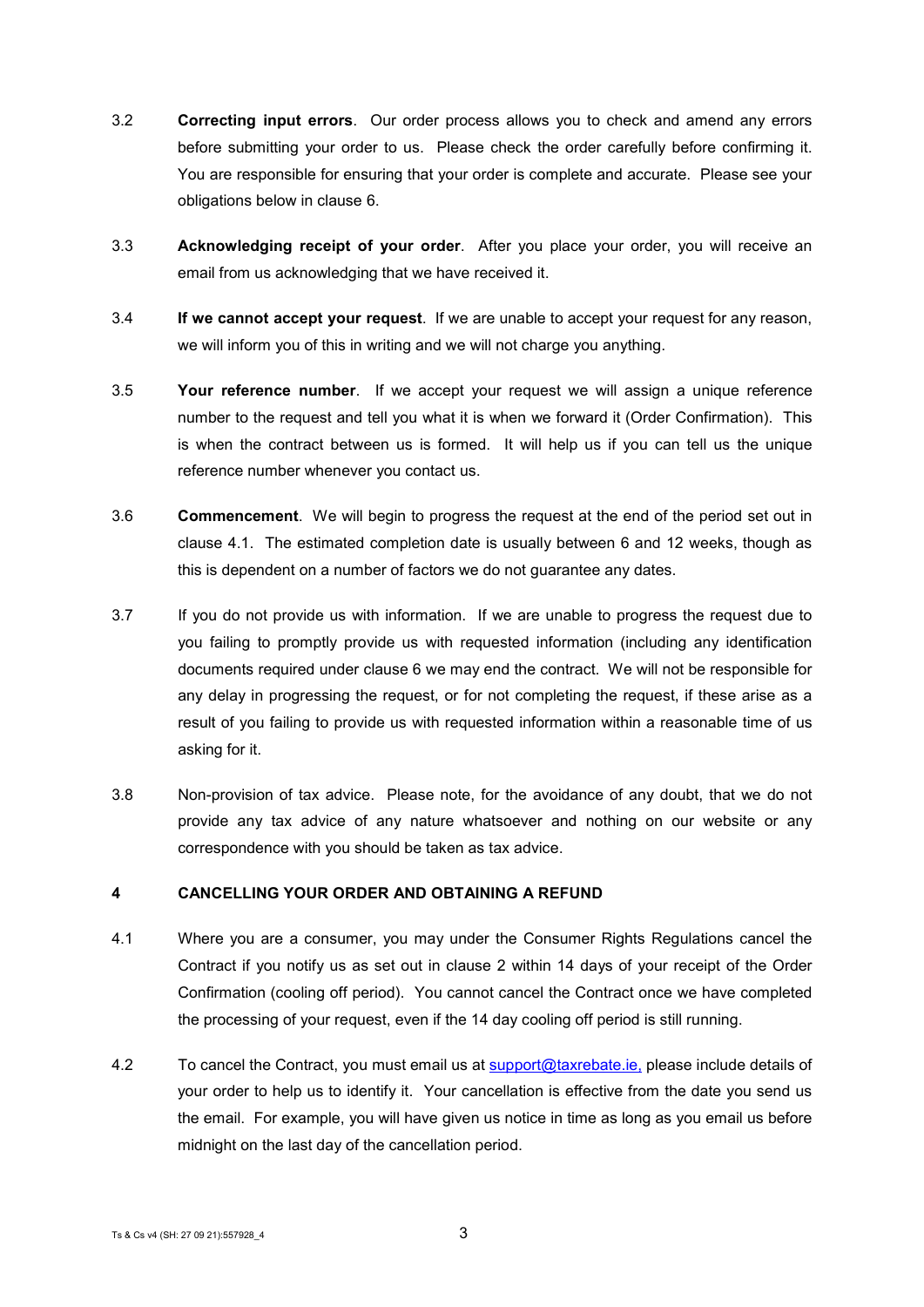- 4.3 You may not cancel the Contract before the end of the cooling off period where you request us to begin our processing before the end of the cooling off period.
- 4.4 Please note that the giving of notice to the Taxing Authority by you, seeking to cancel the Services does not constitute a valid cancellation for the purposes of these Terms and accordingly we will not be bound by such whether notified by us or the Taxing Authority. You must cancel the Contract in accordance with these Terms and not otherwise.

## **5 WHAT WE DO**

5.1 **Descriptions and illustrations**. Any descriptions or illustrations on our Site are published for the sole purpose of giving an approximate idea of the what we do and how we operate. They will not form part of the Contract or have any contractual force.

## 5.2 **Exclusions from Liability**.

You acknowledge and agree that we shall not be liable to you and or in breach of any obligation of our company under these Terms

- 5.2.1 if you have provided information or an instruction to us which is false, inaccurate, incorrect, insufficient or misleading in any way; or
- 5.2.2 if you have already received a refund; or
- 5.2.3 if you have applied for a refund, either directly or through another person, natural or legal; or
- 5.2.4 you owe money to the Taxing Authority; or
- 5.2.5 the Taxing Authority has different information on its system than that provided by you to us; or
- 5.2.6 the Taxing Authority information leads to a decision that you are not due a refund. Where there is a possible case for appeal within the law, such appeal may be taken by us, where the information provided by you to us enables us to do so and where we have agreed the Additional Charges and Vat applicable and they have been paid as provided in these Terms.
- 5.3 **Time for performance**. We will use all reasonable endeavours to meet any performance dates specified in the Order Confirmation, but any such dates are estimates only and failure to perform our obligations by such dates will not give you the right to terminate the Contract.

## <span id="page-3-0"></span>**6 YOUR OBLIGATIONS AND YOUR ACKNOWLEDGMENTS**

6.1 It is your responsibility to ensure that: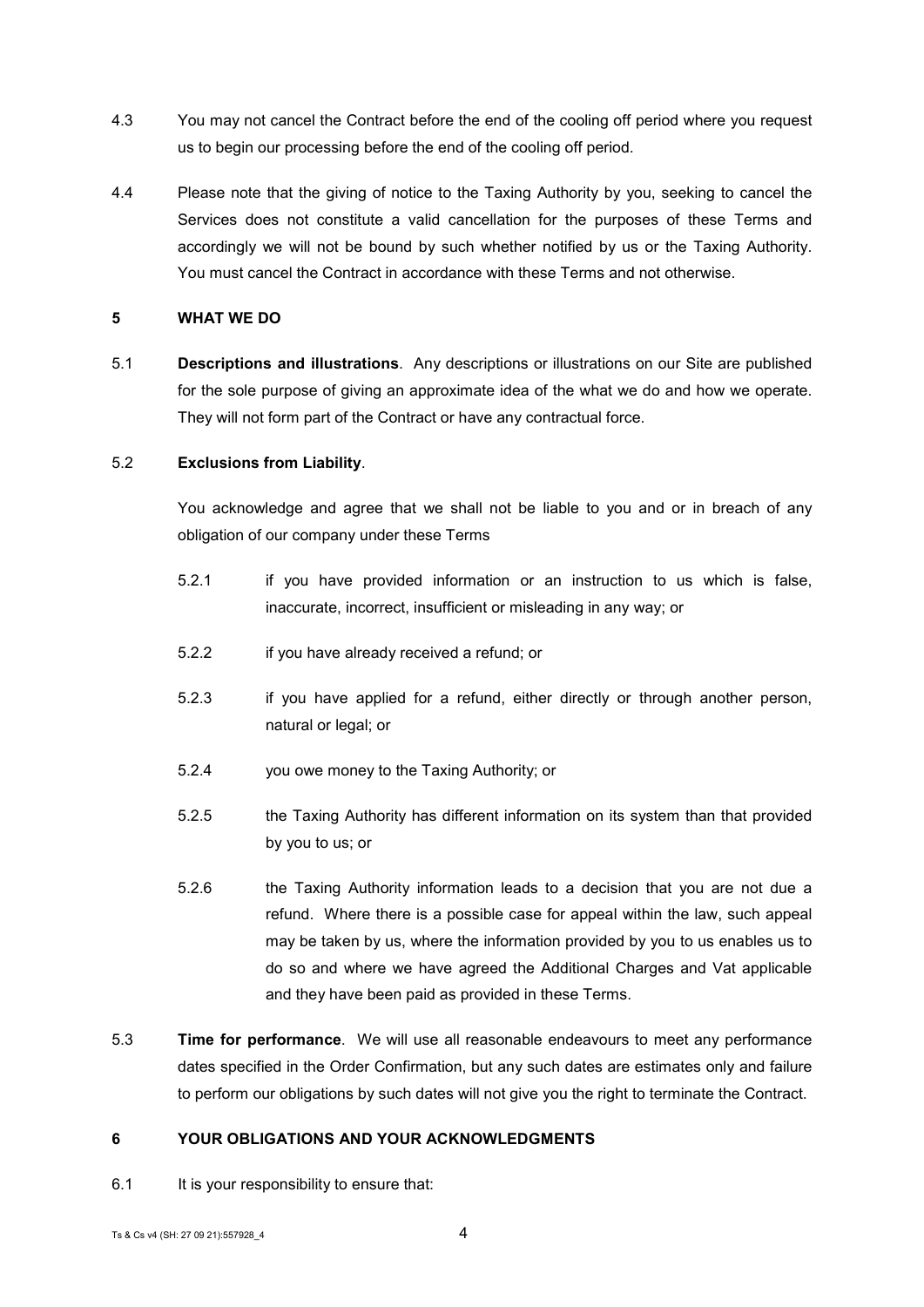- 6.1.1 the terms of your order and all of the Documentation is clear accurate and complete;
- 6.1.2 you co-operate with us in all matters relating to the Contract;
- 6.1.3 you provide us promptly with all of the Documentation requested by us including the Required Information.
- 6.2 You agree to indemnify us for any loss, cost, expense or liability that we suffer or incur as a result of acting or relying on your Documentation, and your instructions. This clause shall survive the expiry or termination of the Contract howsoever caused.
- 6.3 You acknowledge and agree that
	- 6.3.1 we may rely and act upon all Documentation and instructions given by you.
	- 6.3.2 we can refuse to act upon any request and take any action we deem appropriate in the circumstances, including cancelling or blocking any Contract, if we have reasonable grounds to believe that; (i) the request was not given or authorised by you; (ii) the request was not clear or you provided an incorrect unique identifier; (iii) acting on your request may breach what we consider to be our obligations under any applicable law, regulation or guidelines of a regulatory authority; (iv) acting on the request might cause us to breach a contractual duty; (v) your request is being used for an unlawful or unauthorised purpose, including, but not limited to, a violation of sanctions legislation, antimoney laundering or counter terrorism financing legislation; or (vi) there has been, or we have reason to believe there is about to be, an unauthorised disclosure of your security details or other security breach or a breach of these Terms generally;
	- 6.3.3 in acting upon your request, and where we have provided you with an Account ID we will rely exclusively on it, in acting on your request. Additionally, where we have not provided you with an Account ID, you must provide your PPS number as part of the registration process and ensure it is correct as we will rely exclusively on it when complying with you request.
	- 6.3.4 we may record discussions between us over the telephone in order to ensure we have a full record of all discussions between us. You agree and consent to our recording such telephone discussions.
	- 6.3.5 our recordings, records and statements as to dates, amounts or rates shall, in absence of manifest error, be conclusive evidence of the facts reflected in those records or statements;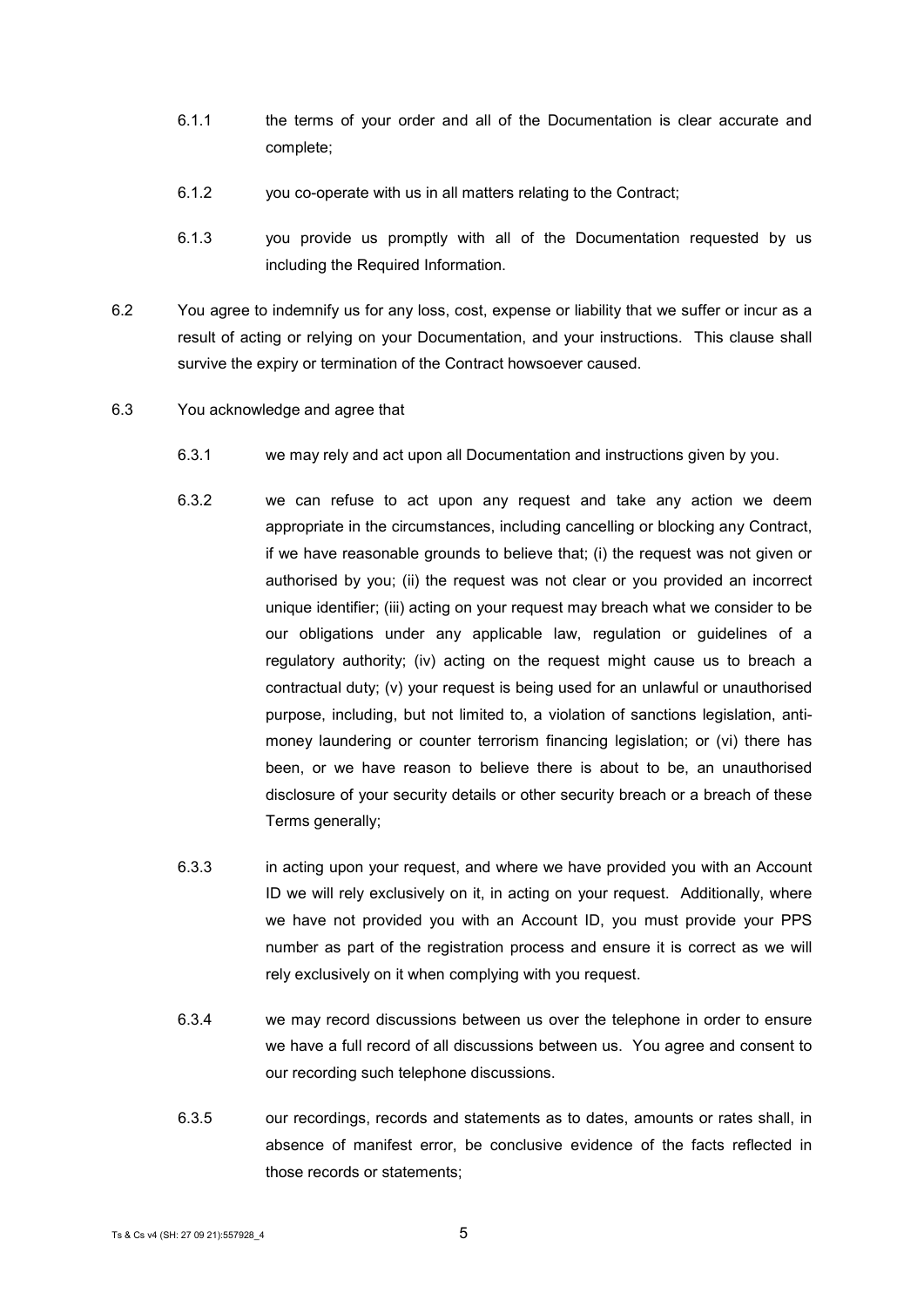- 6.3.6 even though the Documentation and other communications purporting to be from you or communicated or sent to us on your behalf sent via the Site or through the Site by fax or by email will be in electronic form, you agree that each shall have the same legal effect, validity and enforceability as if the Documentation or communication had been in paper form or in writing signed by you where relevant. Accordingly, you agree not to challenge the legal effect, validity or enforceability of any Documentation or communication or whether any such Documentation or communication was authorised by you.
- 6.4 If our ability to comply with your request or process the Assignment or Transfer is prevented or delayed by any failure by you to fulfil any obligation listed in clause 6.3 (Your Default):
	- 6.4.1 we will be entitled to suspend processing of the Assignment or Transfer until you remedy Your Default, and to rely on Your Default to relieve us from the performance of our obligations, in each case to the extent Your Default prevents or delays their performance. In certain circumstances Your Default may entitle us to terminate the contract under clause 15 (Termination);
	- 6.4.2 we will not be responsible for any costs or losses you sustain or incur arising directly or indirectly from our failure or delay to perform the Services; and
	- 6.4.3 it will be your responsibility to reimburse us on written demand for any costs or losses we sustain or incur arising directly or indirectly from Your Default.

# **7 IRISH TAX LAW AND CHANGES TO REQUIRED INFORMATION**

- 7.1 Unfortunately we are unable to process your request where it relates to laws other than Ireland.
- 7.2 You may place a request from an address outside Ireland, but this must relate to tax paid to, and rebates due from, Irish tax authorities.
- 7.3 **You the Customer must advise us in writing of any change of your circumstances or in the Required Information. Where the Customer comprises two natural persons, such obligation applies to each of you.**

#### <span id="page-5-0"></span>**8 PRICE AND PAYMENT**

- 8.1 In consideration of you assigning to us the legal and equitable interest to any tax rebate arising as a result of the transfer that you request us to make for you, we shall pay to you an amount equal to 70% of any such tax rebate (the "Price").
- <span id="page-5-1"></span>8.2 Once any tax rebate has been received by us from the Taxing Authority we will send the Price by bank transfer to you within 14 days of our receipt from the Taxing Authority subject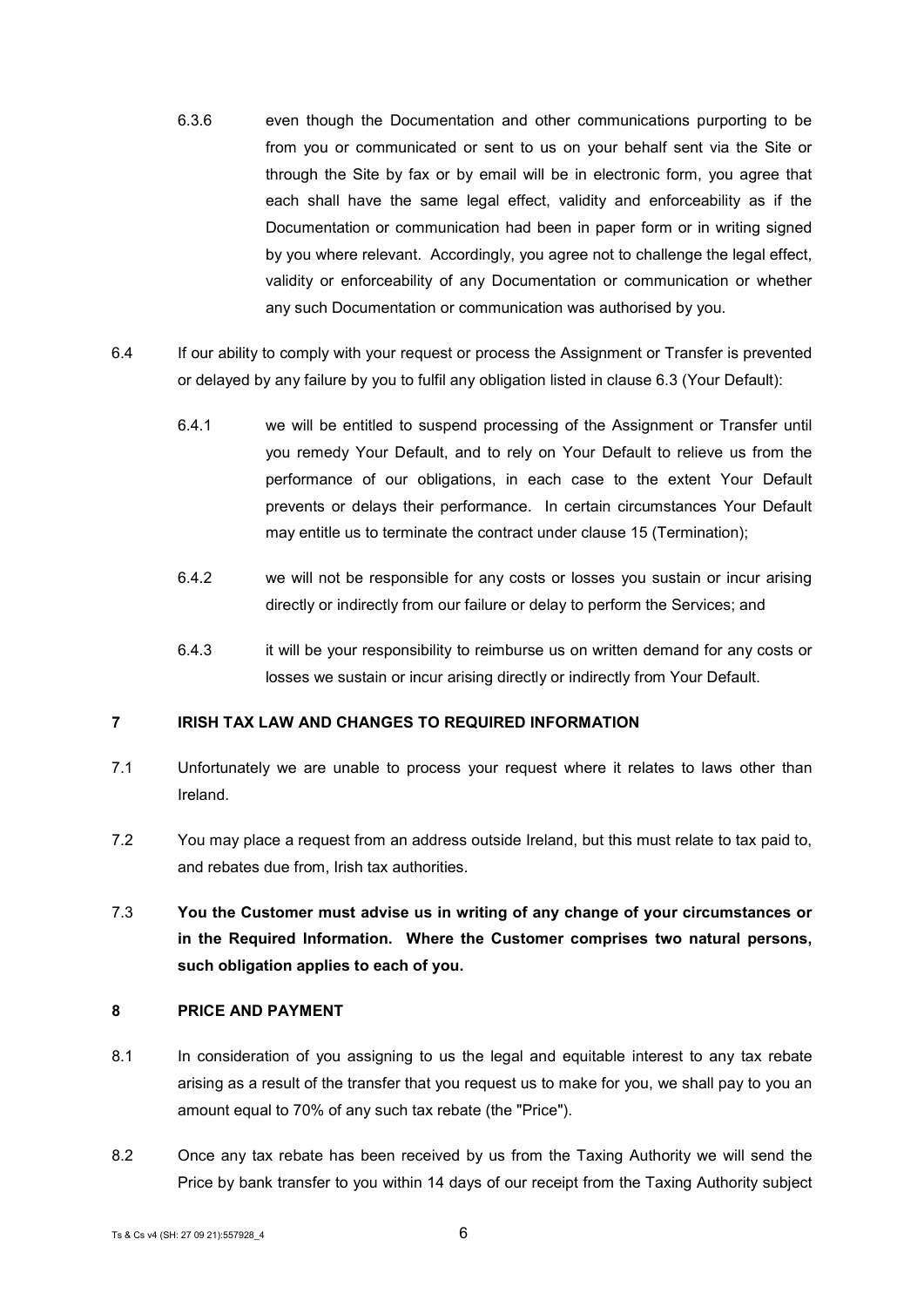to you having provided us with your identification documents referred to in clause 16 and/or the correct details for the bank transfer. Any failure to provide such documents or details may cause a delay to our payment of the Price, and should you fail to provide such documents or details within 6 months of our receipt of any tax rebate from the Taxing Authority then we shall cease to owe the Price to you.

- 8.3 If for any reason the tax rebate is paid to you directly then, without prejudice to any other rights we may have, you shall account to us for the full amount of the tax rebate less the Price within 14 days of receipt.
- 8.4 If any bank transfer that we attempt to make under clause [8.2](#page-5-1) is blocked or is unsuccessful after 3 attempts we shall make no further attempts to complete the bank transfer, and shall have no further liability to you in respect of the payment to you of the Price which shall cease to be owed to you.
- 8.5 If a tax refund is sent directly to you, by the Taxing Authority as a result of our actions following the Assignment, you will be liable to pay such refund less the Price to us within 30 days of receipt.
- 8.6 Where the Customer comprises two natural persons arising from the fact that they are jointly assessed for tax by the Taxing Authority, then the Customer comprises each of them and each of them shall be jointly and severally liable for the obligations of the Customer under these Terms. Additionally, where the Customer is a natural person, the Customer includes his or personal representative or successor at law. Where the Customer comprises two natural persons who are jointly assessed by the Taxing Authority, each of you agree, that we may exercise our rights under these Terms in respect of each of you and you agree that we may pay any refund to you jointly.
- 8.7 If you fail to make a payment under these Terms by the due date, then, without limiting our remedies under clause 15 (Termination), you will have to pay interest on the overdue sum from the due date until payment of the overdue sum, whether before or after judgment. Interest under this clause 4 will accrue each day at 4% a year above the Allied Irish Banks plc base rate from time to time, but at 4% a year for any period when that base rate is below 0%.
- 8.8 You must pay all amounts due under these Terms in full without any set-off, counterclaim, deduction or withholding (other than any deduction or withholding of tax as required by law).

## **9 COMPLAINTS**

9.1 If the Customer has a complaint in relation to us or anything on this Site, the user can write to us by email to [support@taxrebate.ie](mailto:support@taxrebate.ie) as soon as possible but within seven days of the date of the issue which gives rise to the complaint. In doing so, we would ask the user to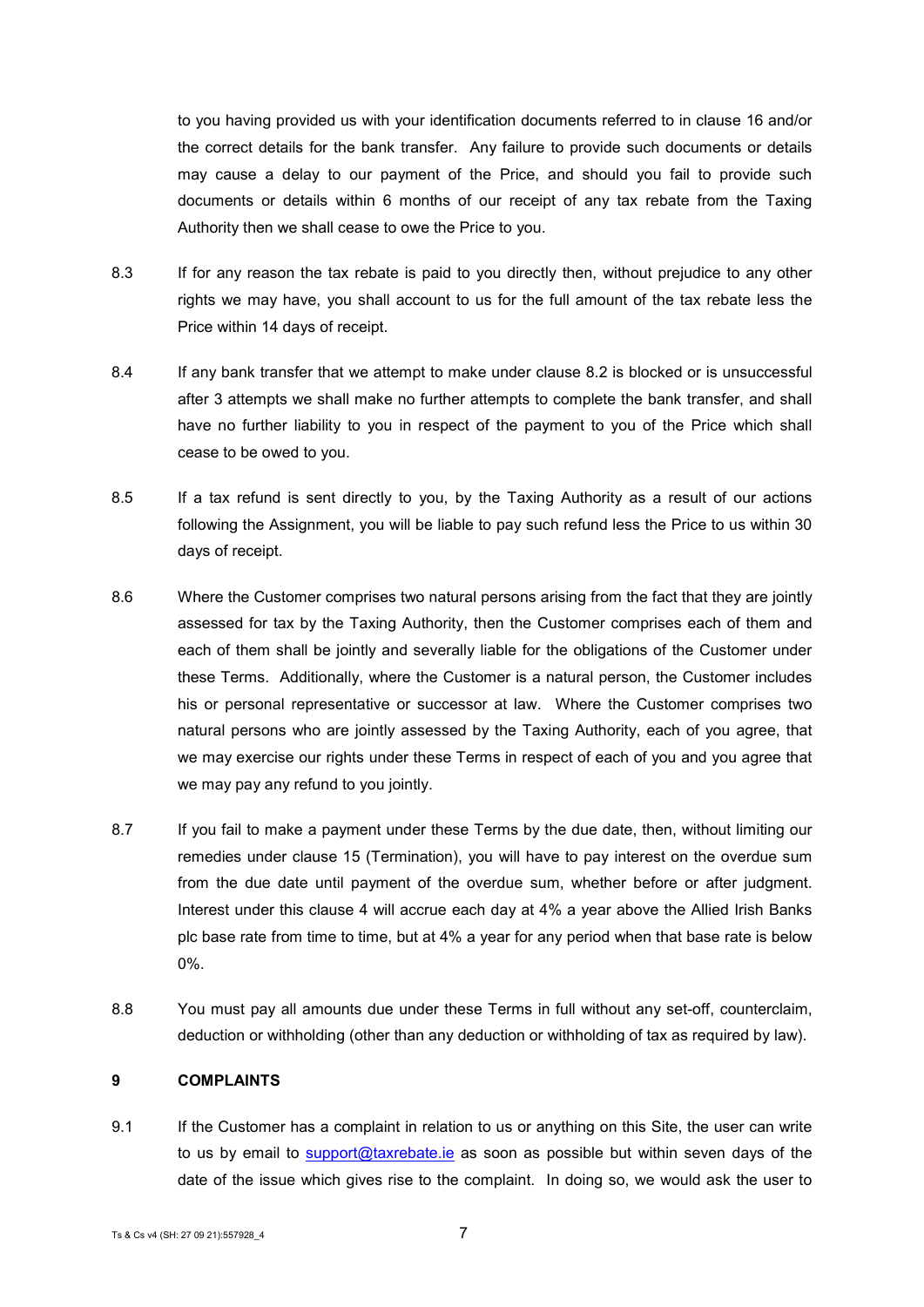provide us in writing with sufficient background information for us to verify the complaint and evaluate the complaint.

9.2 We will endeavour to respond to any complaint as quickly as possible. Our ability to respond will be dependent on the nature and complexity of the user's complaint, the extent to which We can contact the user to get information on the complaint and the extent to which User needs to obtain information from a third party relevant to the complaint to frame a response. Subject to these Terms we will make our best effort to find a satisfactory solution to the user's complaint. However, this shall not apply where the complaint is vexatious or where it is clearly unsubstantiated or malicious.

#### **10 INTELLECTUAL PROPERTY RIGHTS**

- 10.1 All intellectual property rights in or arising out of or in connection with the Contract will be owned by us.
- 10.2 You agree to grant us a fully paid-up, non-exclusive, royalty-free, non-transferable licence to copy and modify any Documentation provided by you to us for the purpose of complying with out obligations, or enjoying our rights under the Contract.

## **11 HOW WE MAY USE YOUR PERSONAL INFORMATION**

We will collect and process any personal information a Customer provides to us as set out in Privacy Statement of [www.tax-rebates.ie](http://www.tax-rebates.ie/)

# <span id="page-7-1"></span>**12 LIMITATION OF LIABILITY: YOUR ATTENTION IS PARTICULARLY DRAWN TO THIS CLAUSE.**

- 12.1 Nothing in these Terms including any Contract limits or excludes our liability for:
	- 12.1.1 death or personal injury caused by our negligence, or the negligence of our employees, agents or subcontractors; or
	- 12.1.2 any other liability which cannot be limited or excluded by applicable law.
- <span id="page-7-0"></span>12.2 Subject to clause [1,](#page-0-0) we will not be liable to you, whether in contract, tort (including negligence), for breach of statutory duty, or otherwise, arising under or in connection these Terms or any Contract for any indirect or consequential loss, or for loss of profits, or loss of sales or business.
- 12.3 Subject to clauses [1](#page-0-0) and [12.2,](#page-7-0) our total liability to you arising under or in connection with a Contract, whether in contract, tort (including negligence), breach of statutory duty, or otherwise, will be limited to the Price.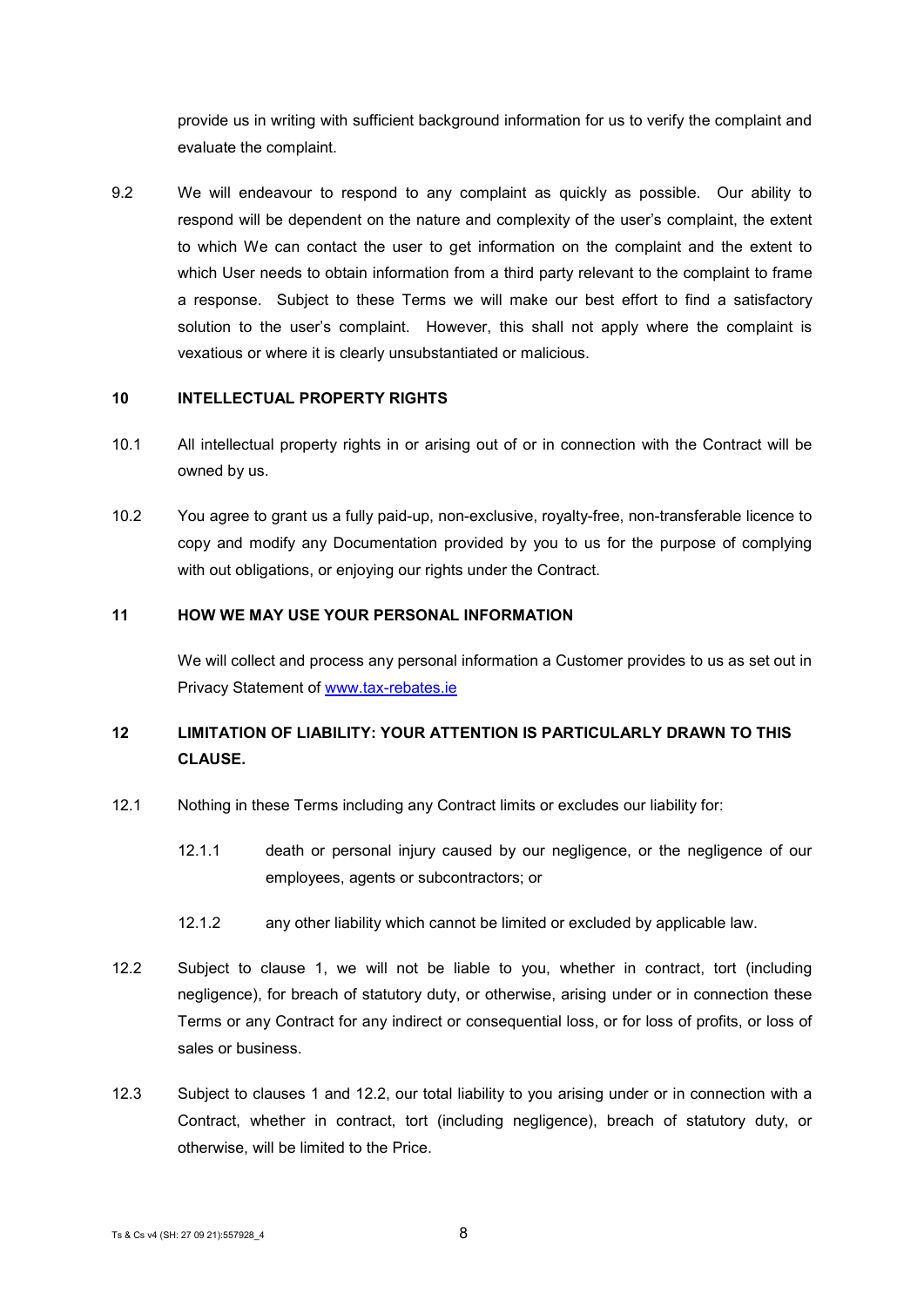- 12.4 Except as expressly stated in these Terms, we do not give any representations, warranties or undertakings in relation to the Services. Any representation, condition or warranty which might be implied or incorporated into these Terms by statute, including without limitation the terms implied by section 39 of the Sale of Goods and Supply of Services Act 1980, by common law or otherwise are, to the fullest extent permitted by law, excluded from the **Contract**
- 12.5 Nothing in these Terms limits or affects the exclusions and limitations set out in any Site conditions of use.
- 12.6 This clause [12](#page-7-1) will survive termination howsoever caused or expiry of any Contract and or these Terms.

#### **13 CONFIDENTIALITY AND DISCLOSURE**

- <span id="page-8-0"></span>13.1 You agree that we may:
	- 13.1.1 disclose your confidential information to such of our respective employees, officers, representatives, subcontractors or advisers who need to know such information for the purposes of carrying out our respective obligations under the Contract; and
	- 13.1.2 disclose your confidential information to the Taxing Authority. If you the Customer comprises two natural persons, this right of disclosure shall apply to confidential information in relation to each of you; and
	- 13.1.3 communicate your confidential information to third parties without your consent where (c1) we are required to do so by any governmental, banking, taxation, supervisory or other similar body or by the rules of any stock exchange; or (c2) information is requested to be disclosed in connection with and for the purposes of any administrative or other investigations or
- <span id="page-8-1"></span>13.2 Disclose your confidential information to
	- 13.2.1 any of our affiliates and to our or to our affiliates officers, directors or employees;
	- 13.2.2 any of our professional advisors, auditors or insurers or any of our affiliates professional advisors, auditors or insurers;
	- 13.2.3 any person with whom we are merging or consolidating or proposing to merge or consolidate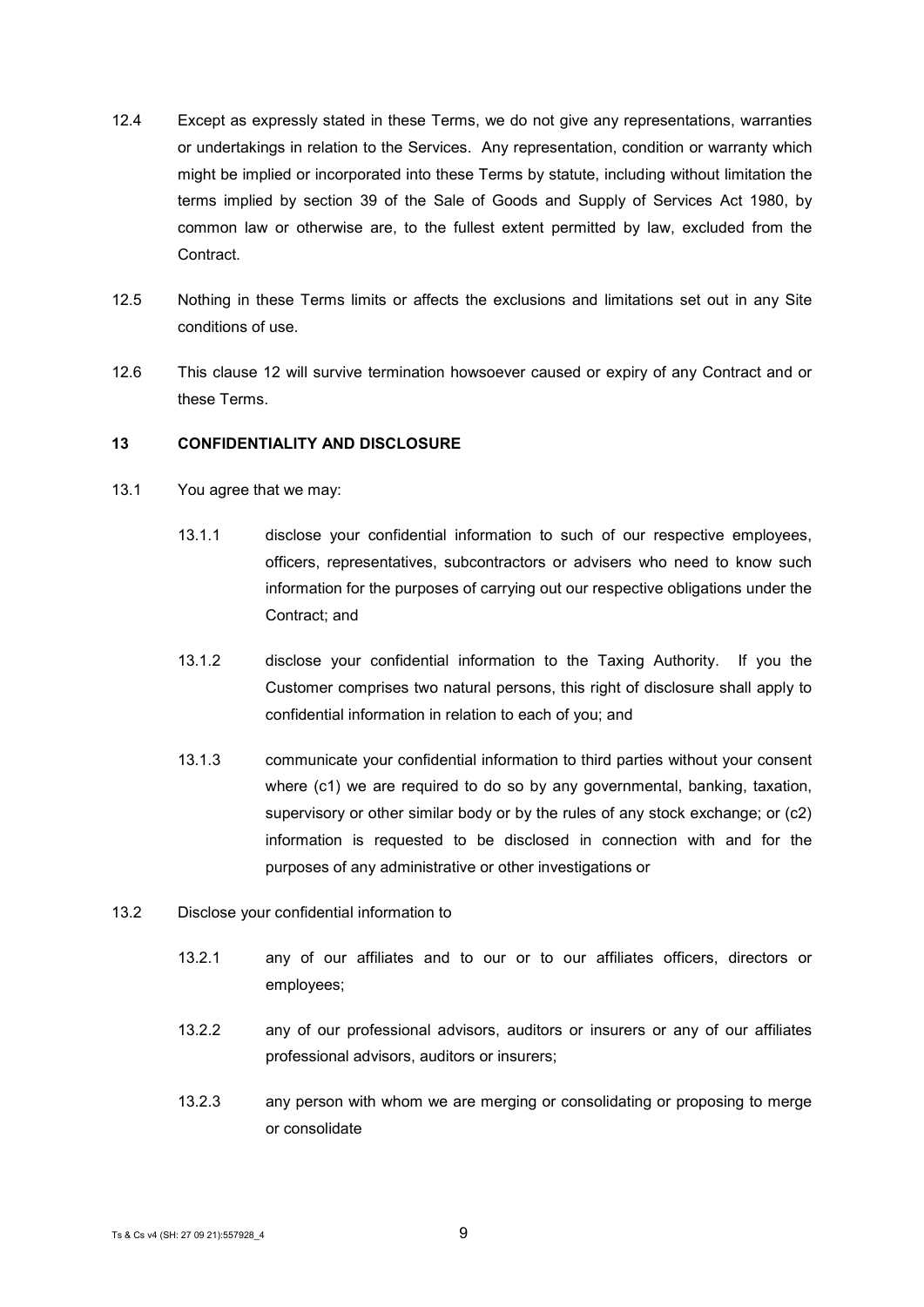- 13.2.4 a prospective assignee, transferee, or any other person who may propose entering into contractual relations with us.
- 13.3 Subject to clauses [13.1](#page-8-0) and [13.2](#page-8-1) we will keep your personal data confidential as required by the General Data Protection Regulation.
- 13.4 Each of us may only use the other's confidential information for the purpose of fulfilling our respective obligations under the Contract.

## **14 TERMINATION**

- 14.1 Without limiting any of our other rights, we may suspend performance of, or terminate, the Contract with immediate effect by giving written notice to you if:
	- 14.1.1 you commit a material breach of any term of the Contract and (if such a breach is remediable) fail to remedy that breach within Thirty (30) days of you being notified in writing to do so; or
	- 14.1.2 you fail to pay any amount due under the Contract on the due date for payment; or
	- 14.1.3 you take any step or action in connection with you entering any composition or arrangement with your creditors, being made bankrupt, having a receiver appointed to any of your assets or ceasing to carry on business or, if the step or action is taken in another jurisdiction, in connection with any analogous procedure in the relevant jurisdiction;or
	- 14.1.4 your financial position deteriorates to such an extent that in our opinion your capability to adequately fulfil your obligations under the Contract has been placed in jeopardy.
- 14.2 Termination of a Contract will not affect your or our rights and remedies that have accrued as at termination.
- 14.3 Any provision of a Contract that expressly or by implication is intended to come into or continue in force on or after termination will remain in full force and effect.
- 14.4 Events outside our controlWe will not be liable or responsible for any failure to perform, or delay in performance of, any of our obligations under the Contract that is caused by any act or event beyond our reasonable control (**Event Outside Our Control**).
- 14.5 If an Event Outside Our Control takes place that affects the performance of our obligations under the Contract: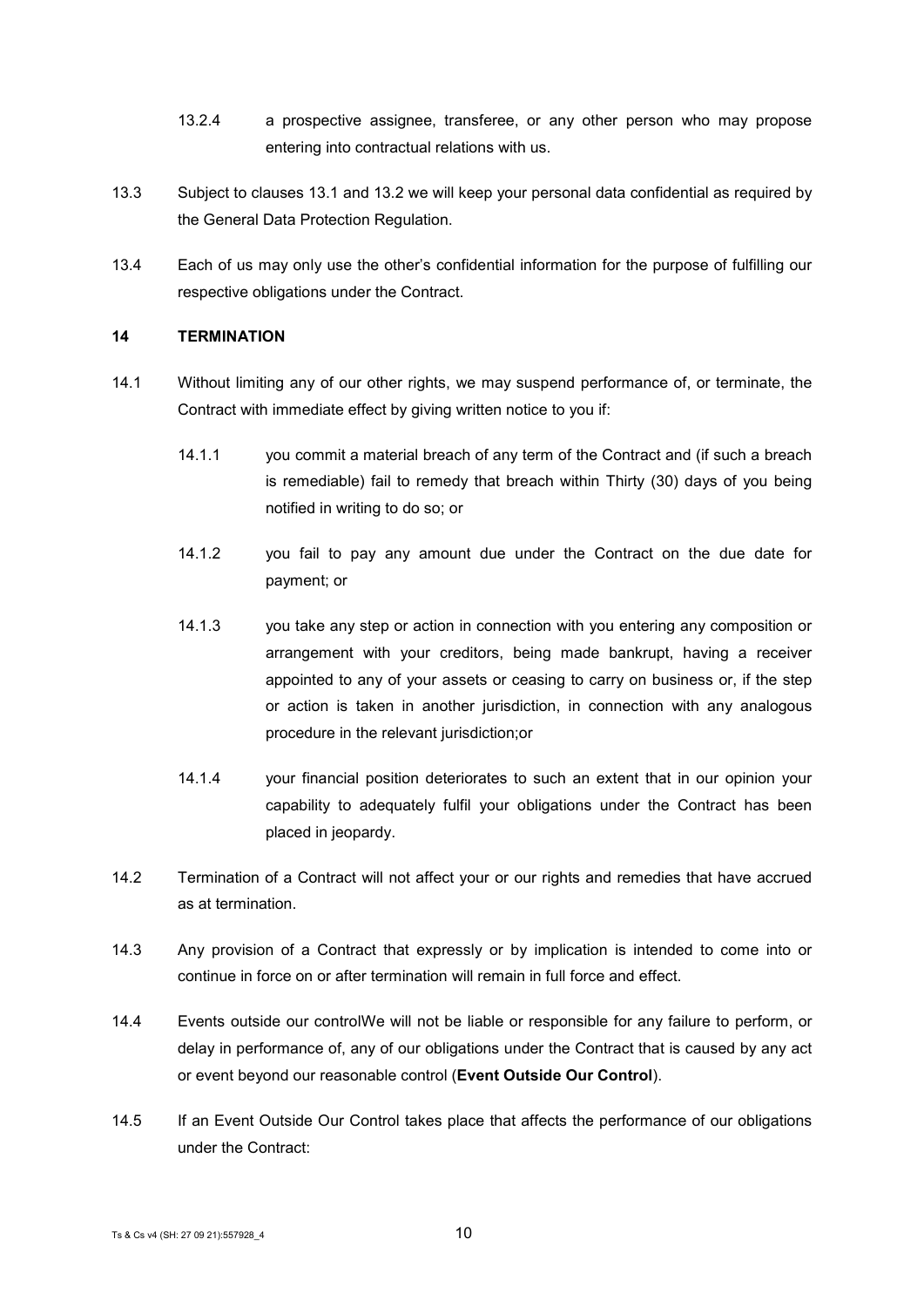- 14.5.1 we will contact you as soon as reasonably possible to notify you; and
- 14.5.2 our obligations under the Contract will be suspended and the time for performance of our obligations will be extended for the duration of the Event Outside Our Control.

# **15 COMMUNICATIONS BETWEEN US**

- 15.1 When we refer to "in writing" in these Terms, this includes email.
- 15.2 Save as provided elsewhere in these Terms, in particular under clause 4, any notice or other communication given by one of us to the other under or in connection with the Contract must be in writing and be delivered personally, sent by registered post or other next working day delivery service, or email.
- 15.3 A notice or other communication is deemed to have been received:
	- 15.3.1 if delivered personally, on signature of a delivery receipt or at the time the notice is left at the proper address
	- 15.3.2 if sent by registered post or other next working day delivery service, at 10.00 am on the second working day after posting; or
	- 15.3.3 if sent by email, at 10.00 am the next working day after transmission.
	- 15.3.4 in proving the service of any notice, it will be sufficient to prove, in the case of a letter, that such letter was properly addressed, stamped and placed in the post and, in the case of an email, that such email was sent to the specified email address of the addressee. Customers should check their mail/e-mail regularly for correspondence from support@taxrebate.ie or the Revenue Commissioners of Ireland.
- 15.4 The provisions of this clause will not apply to the service of any proceedings or other documents in any legal action.

## **16 GENERAL**

- 16.1 Assignment and transfer.
	- 16.1.1 We may assign or transfer our rights and obligations under the Contract to another entity but will always notify you in writing or by posting on this webpage if this happens.
	- 16.1.2 You may not assign or transfer your rights or your obligations under the Contract to another person.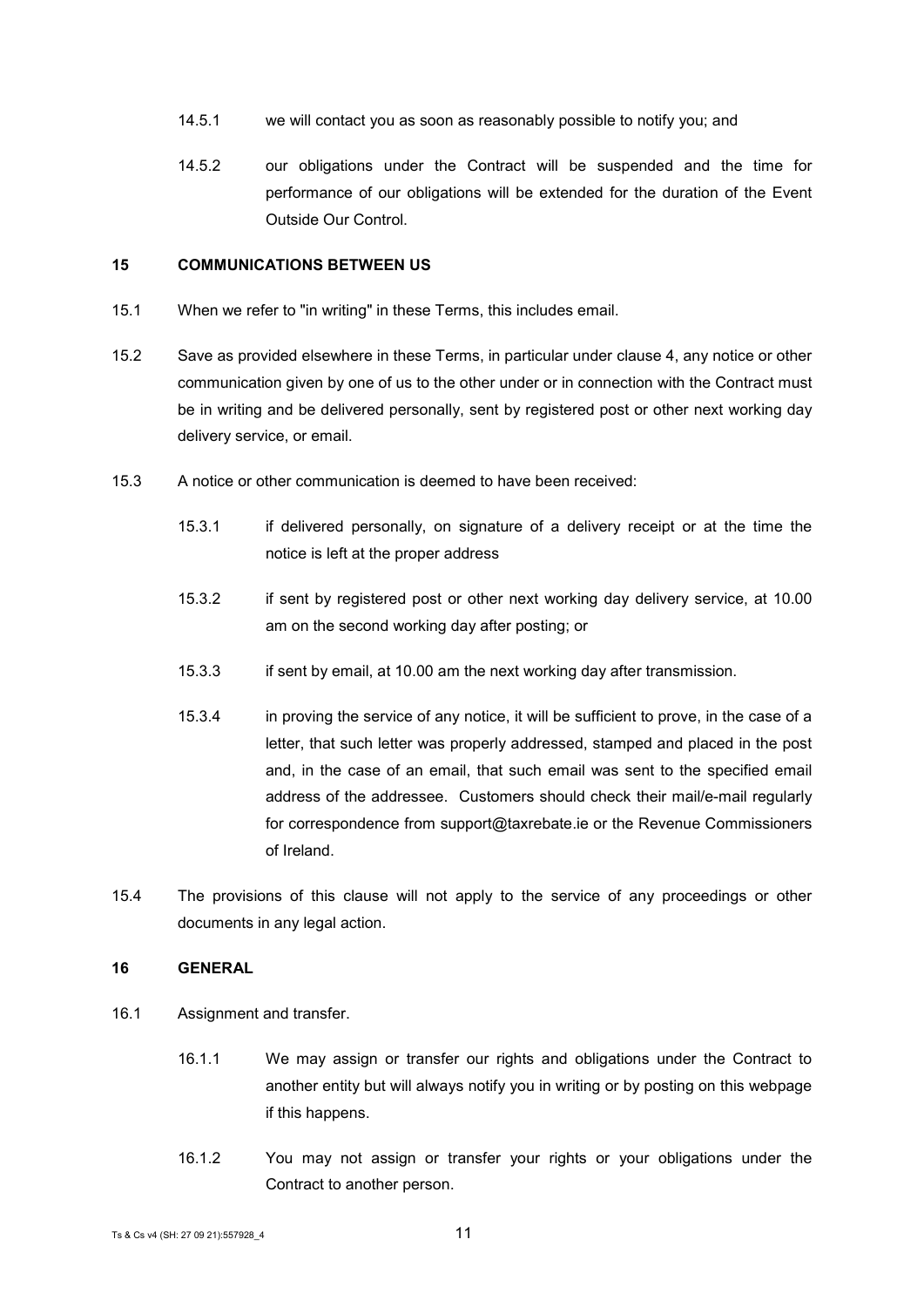## 16.2 Variation.

Any variation of these Terms or of any Contract only has effect if it is in writing and signed by you and us (or our respective authorised representatives).

#### 16.3 Waiver.

If we do not insist that you perform any of your obligations under these Terms including any Contract, or if we do not enforce our rights against you, or if we delay in doing so, that will not mean that we have waived our rights against you or that you do not have to comply with those obligations. If we do waive any rights, we will only do so in writing, and that will not mean that we will automatically waive any right related to any later default by you.

#### 16.4 Severance.

Each paragraph of these Terms operates separately. If any court or relevant authority decides that any of them is unlawful or unenforceable, the remaining paragraphs will remain in full force and effect.

#### 16.5 Third party rights.

These Terms and each Contract is between you (as defined below) and us. No other person has any rights to enforce any of its terms.

#### 16.6 Governing law and jurisdiction.

These Terms and any Contract are governed by the laws of Ireland and we each irrevocably agree to submit all disputes arising out of or in connection with the Contract to the exclusive jurisdiction of the Irish courts.

## **17 REGISTRATION PROCEDURE**

When you access the Site and register to make a request you warrant and / or undertake as the case may be to us each time you use the Site:

17.1 (a) in the case of an individual, you are over 18 years of age, resident in the Republic of Ireland and you are accessing the Site from an Irish IP address, and that you are not a nominee for anyone else; (b) you are not bankrupt or insolvent or the subject of any court judgement, nor are you on any sanctions or financial sanctions list (c) that you will not allow any other person to use the Site or make a request under your name, nor will you in using the Services or making a request, pretend you are some else (d) you are only using the Site and making a request for your and/or your spouse's own benefit and not for the purposes of providing services to others;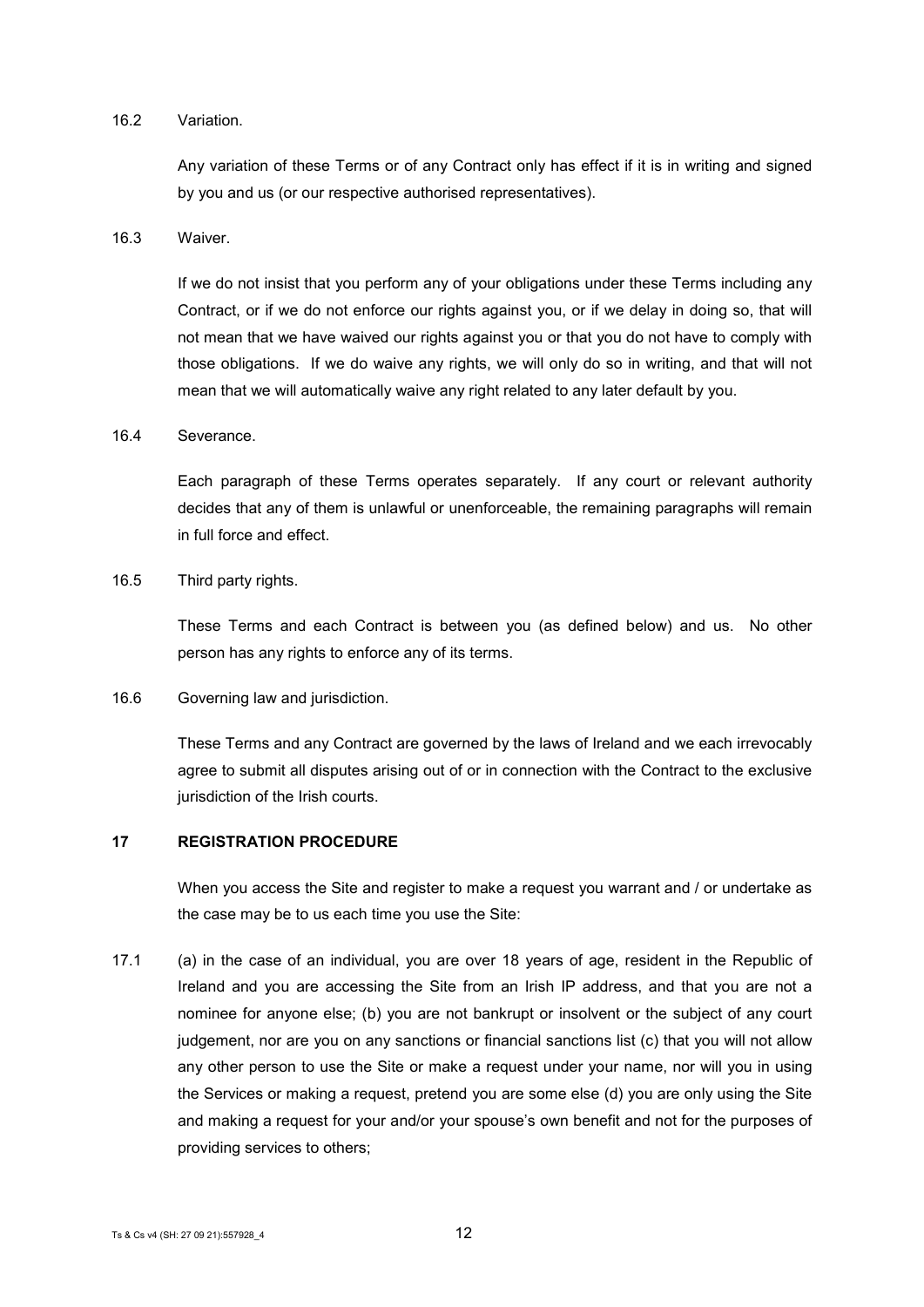- 17.2 when prompted by the Site, provide answers to security questions as specified by us from time to time;
- 17.3 to provide such information as we may require from time to time including without limitation, the correct name, registered office and place of business and registration number in the case of a company or home address (in the case of an individual), and correct email address;
- 17.4 to provide from time to time such evidence of identity, address or other information including without limitation source(s) of funds, as required by Money Laundering legislation;
- 17.5 to provide such information in relation to your account as we may require from time to time including without limitation account number, and IBAN.
- 17.6 You undertake to us:
	- 17.6.1 not to use or attempt to use another person's account details without authorisation from us or to impersonate any person or entity. You are responsible for all information and activity on the Site by anyone using your username and Password whether or not authorised by you;
	- 17.6.2 to notify us immediately to support@taxrebate.ie any breach of security in respect of the Site or your systems or, of any loss, theft or unauthorised use of a username, Password or security information;
	- 17.6.3 when using the Site, that your use is secure and that your access to the Site is not left unattended unless you have fully exited the Site and that any Password or security information is not retrievable from the Site by others;
	- 17.6.4 to comply fully with all User instructions related to accessing and using the Services and the Site
	- 17.6.5 to use the Site, and make a request only for lawful purposes and for your own benefit;
	- 17.6.6 not to use meta tags or any other hidden text using our name. You also undertake not to link or attempt to link the Site with other Sites or services or use meta tags or other devices containing any reference to us in order to direct a person to any other Site or services;
	- 17.6.7 not to (i) use the Site in any way that causes, or is likely to cause, the Site or access to it to be interrupted, damaged or impaired in any way; or act in a way that could damage, disable, overburden, impair or compromise our systems, servers or security of interfere with other users; or (ii) use automated scripts to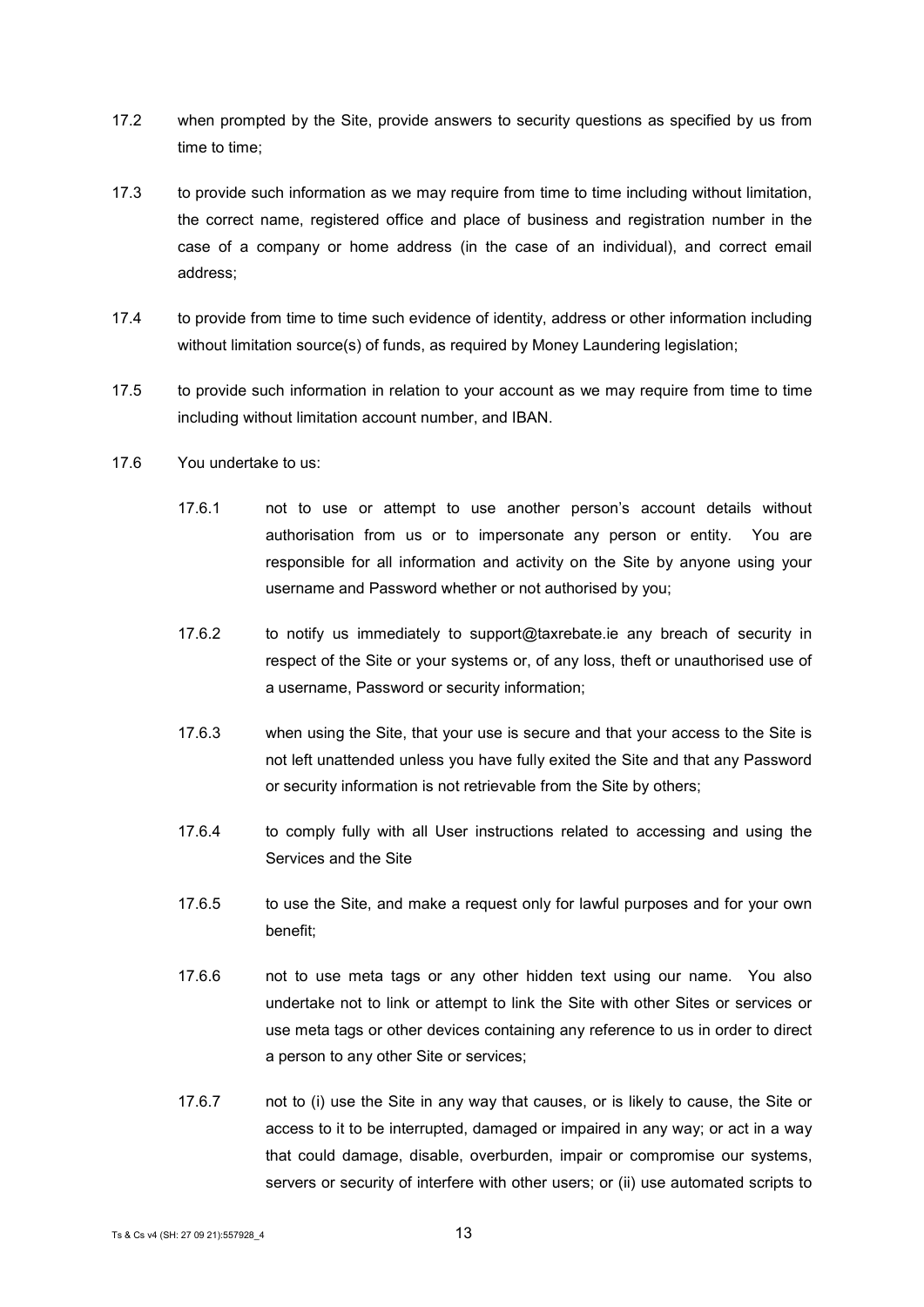collect information from or otherwise interact with the website. or (iii) collect or harvest any information or data from the website or our systems or attempt to decipher any transmissions to or from the servers running the Site or (iv) act. In any way act in a manner which breaches any legal duty owed to a third party, such as a contractual duty or a duty of confidence; or

- 17.6.8 to ensure no Viruses or Spyware are introduced into the Site;
- 17.6.9 not to introduce onto the Site any item, information or material which is confidential to others or which infringes the Intellectual Property Rights of any other person;
- 17.6.10 to be responsible for the accuracy and completeness of all items, material or information that you input into the Site;
- 17.6.11 not to use the Site, or make a request or Assignment in any way that is unlawful or fraudulent, or has any unlawful or fraudulent purpose or effect;
- 17.6.12 not to transmit, or procure the sending of, any unsolicited or unauthorised advertising or promotional material or any other form of similar solicitation (spam);
- 17.6.13 not to adapt or circumvent the Site, the controls on it whether access related or otherwise nor attempt to access the Site other than by using the user id, Password and answers to security questions and by following the instructions provided by the Site;
- 17.6.14 not to select or use as a user id or domain name, the name of another person, or a name that another person has intellectual property rights in unless under licence from that other person or use as a domain name or user id, any name which is defamatory, offensive, vulgar obscene or in breach of any applicable law or code of practice;
- 17.6.15 to accept these Terms, the Privacy Statement, and the Cookies Policy as and when required by the Site and your use of it.

## **18 DEFINITIONS IN THESE TERMS AND CONDITIONS, REFERENCES TO:**

- 18.1 **Account or account**: means any account(s) held by you with any Irish authorised credit institution and for which you have agreed with us that refunds may be repaid to you;
- 18.2 **Additional Services**: means those additional services as specified by us from time to time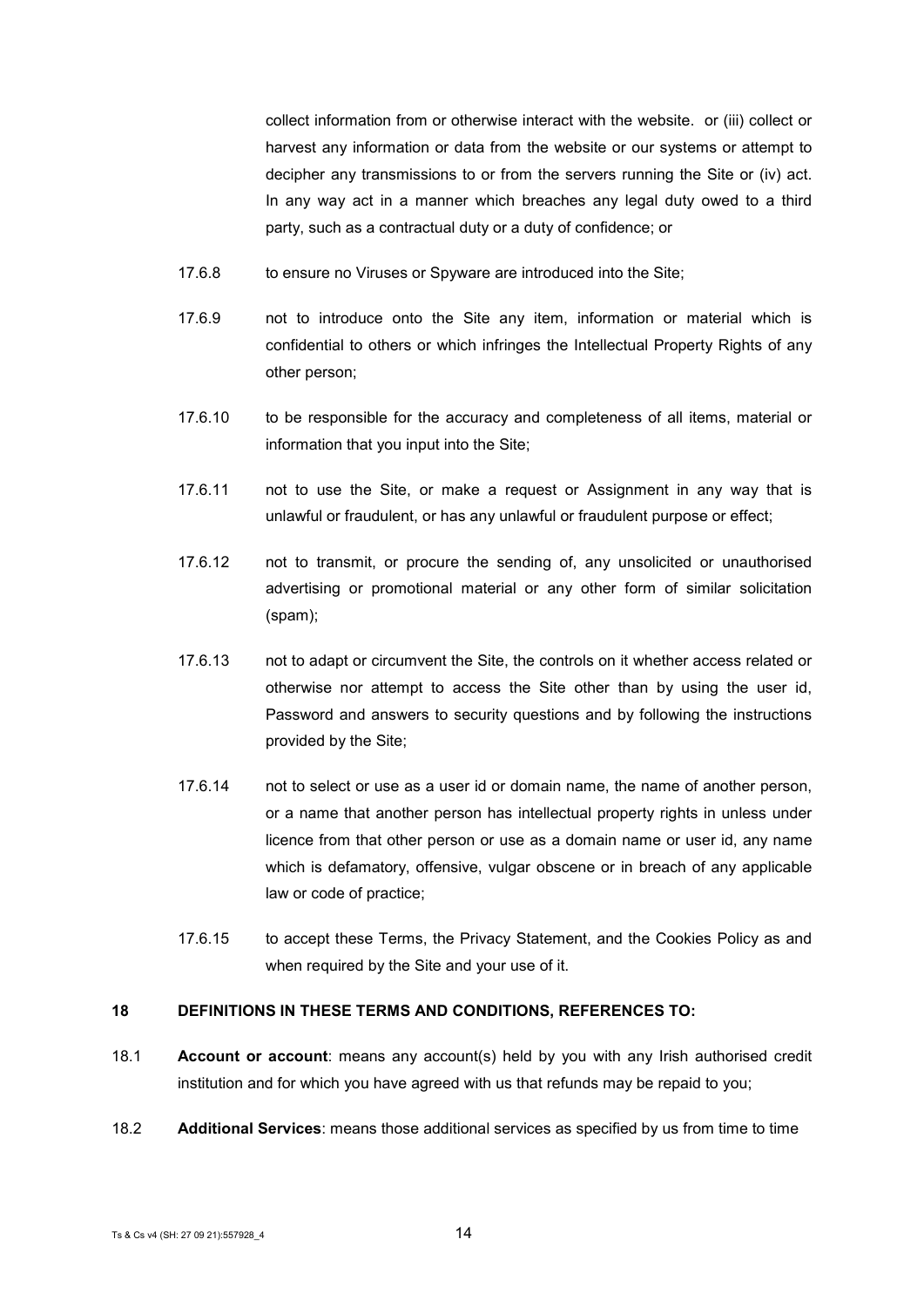- 18.3 **Affiliate**: means any subsidiary company or holding company of us. Subsidiary and holding company shall have the meaning ascribed thereto in sections 7 and 8 of the Companies Act 2014;
- 18.4 **Authority**: means an authorisation granted by you to us in writing, whether by way of power of attorney or otherwise in our required form, in order for us to provide the Services or any of them to you;
- 18.5 **Claim**: means a refund or repayment of monies overpaid to a Taxing Authority or the making of an application for a relief, to which you are or might be entitled by law;
- 18.6 "**consumer**" means a natural person who is acting for purposes which are outside the person's trade, business, craft or profession;
- 18.7 **confidential information**: means in relation to a party, any information marked or designated as confidential or which by its nature should reasonably be regarded as confidential.
- 18.8 **Consumer Rights Regulations**: means the European Union (Consumer Information, Cancellation and Other Rights) Regulations 2013;
- 18.9 **Documentation**: means any item, material or information whether in paper or electronic form, required to be used and or completed and or submitted by us on your behalf in order to process the marriage allowance transfer. The Documentation includes the Required Information;
- 18.10 **Money Laundering legislation**: means the Criminal Justice (Money Laundering and Terrorist Financing) Act 2010 as amended by the Criminal Justice Act 2013 (Amendment of Criminal Justice Money Laundering and Terrorist Financing Act 2010);
- 18.11 **Required Information**: means any information required by us in order to provide the Services, including a signed authority, any evidence required by the Money Laundering legislation and the Documentation;
- 18.12 "**Taxing Authority**": means the Revenue Commissioners or any other body by law, to whom we are obliged to submit the Documentation;
- 18.13 the "**Customer**" "**you**" and "**your**": means the natural or legal person to whom we provide the Services pursuant to these Terms. Where the Customer comprises two natural persons arising from the fact that they are jointly assed for tax by the Taxing Authority, then the Customer comprises each of them and each of them shall be jointly and severally liable for the obligations of the Customer under these Terms. Additionally, where the Customer is a natural person, the Customer includes his or personal representative or successor at law.